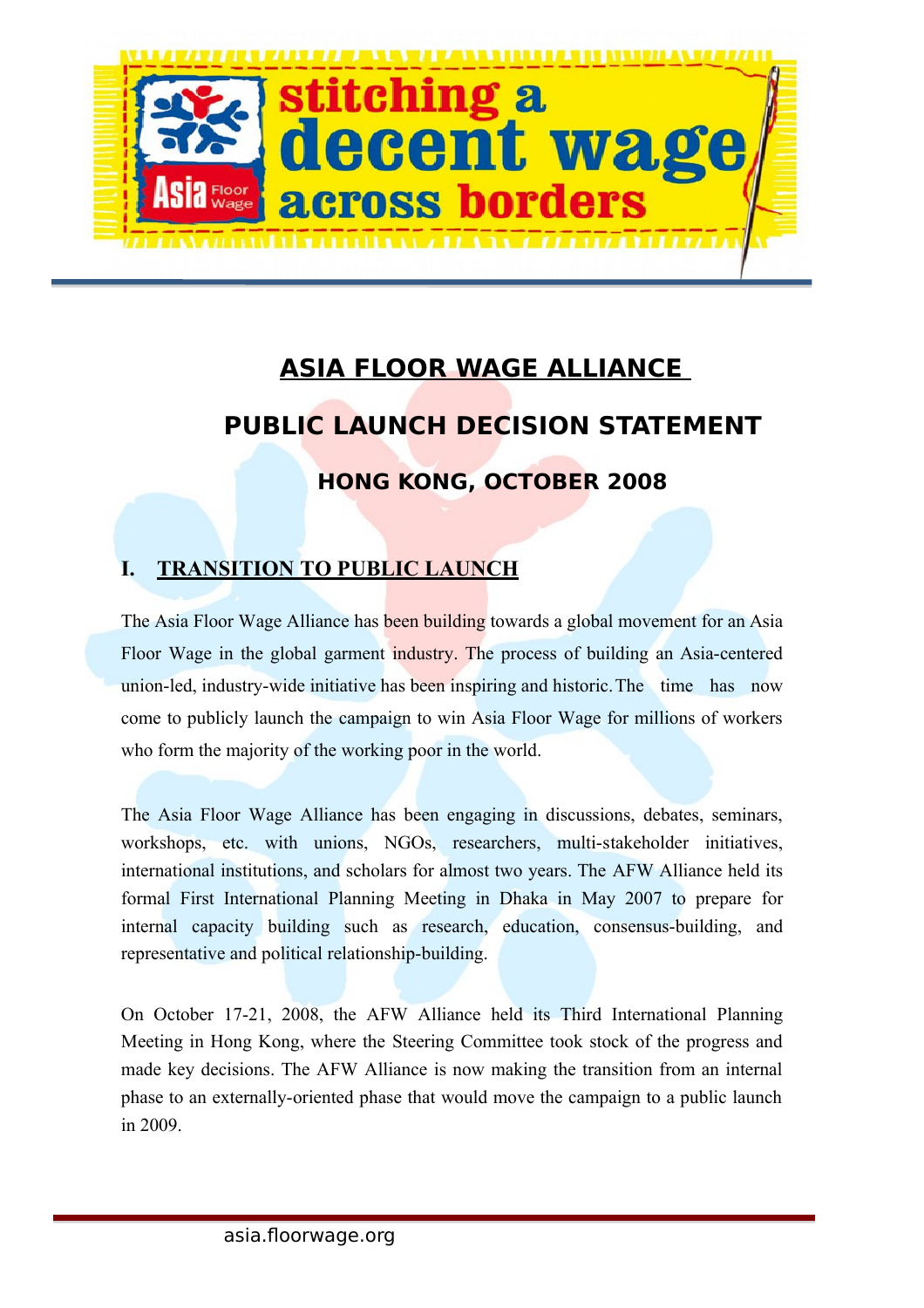The meeting was attended by a representative group of participants from countries in Asia, Europe and the United States. One global body represented was International Garment and Leather Workers' federation (ITGLWF).

#### **II. CORE PRINCIPLES OF THE AFW PROCESS**

The AFW campaign prioritizes the involvement of unions and grassroots workers' organizations and is committed to open and inclusive debates that lead to thoughtful and meaningful consensus. It prioritises the spreading of the AFW demand to workers.

The AFW must be linked to existing wage struggles and debates in each country and contribute to developing an international framework based on Asian leadership and an Asia-centred process. The AFW is complementary to living wage demands. The AFW is centrally situated in living wage formulations and adds justification to the workers' demands for even a minimum wage.

The AFW is conceived within a global industry and therefore the campaign for AFW must also be international as well as national and regional. It is linked to the US dollar's purchasing power, which continues to define international purchasing power standards.

Finally, the AFW is ambitious and winnable.

#### **III. STATE OF GLOBAL GARMENT INDUSTRY**

The global garment industry has moved manufacturing from the Global North to the Global South in the past few decades. The move from North to South has more or less stabilized at this time. Within the Global South, maximum production has settled in Asia. Movement is an underlying aspect of restructuring and the process is continuous but at this point, this is the state. This state of restructuring gives Asian workers a global bargaining position to develop a global collective strategy.

# **IV. ASIA FLOOR WAGE FORMULATION**

The participants discussed and debated in depth the formulation of Asia Floor Wage, keeping in mind the countries' different economies and politics. This discussion was a culmination of debates in different countries and of wage survey data that had been collected from Asian countries.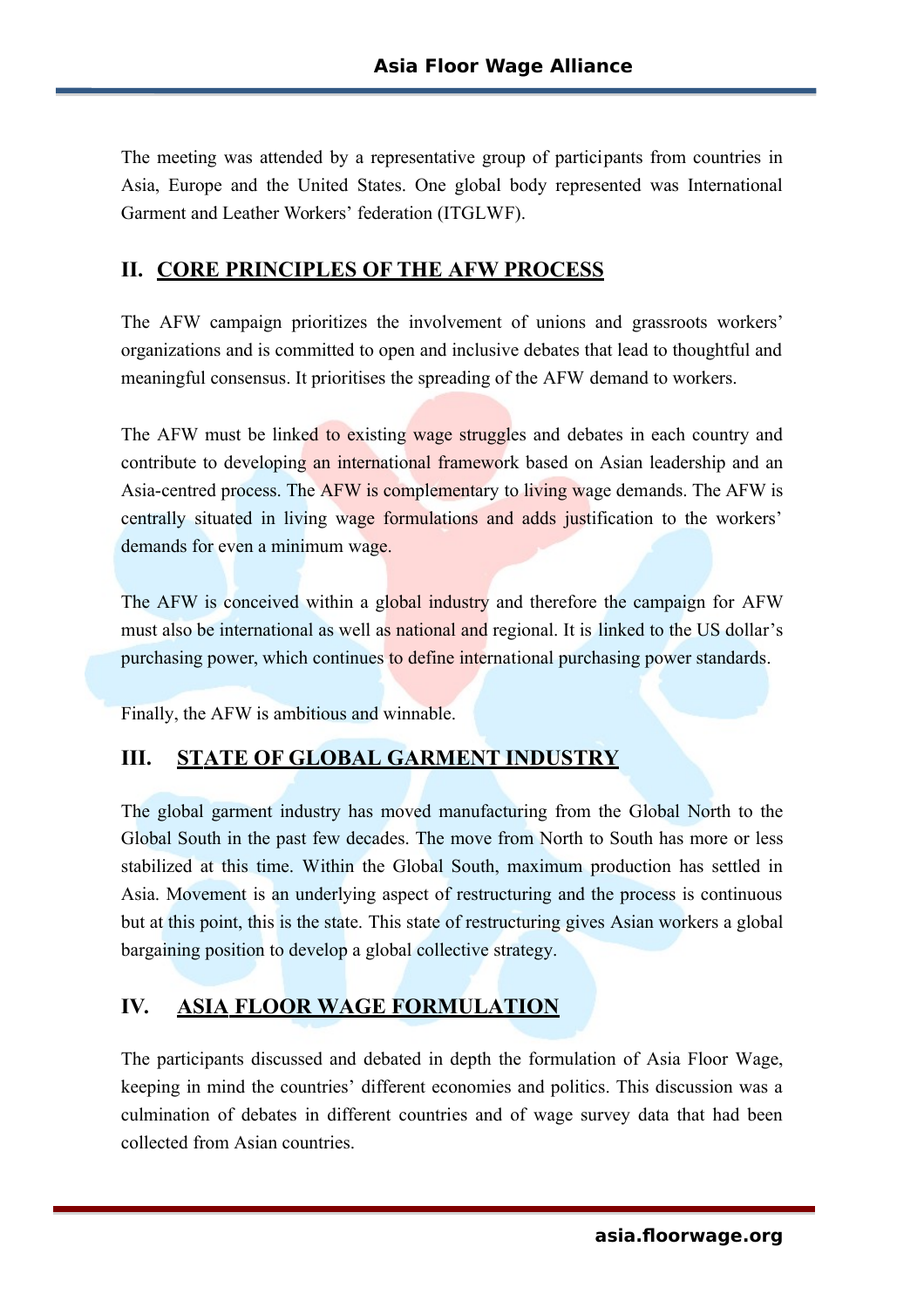The components used to define AFW are:

- Cost of food (food-cost)
- Cost of non-food items (non-food cost)
- In terms of a worker's family

The AFW is a formula that varies with a country's economy. The variation is based on the notion of "Purchasing Power Parity", a World Bank method for comparing different nations' economies based on a nation's purchasing power when compared to the purchasing power of the US Dollar in the United States.

Due to the dominance of US Dollar in such international standards, the AFW is also compared to the wage of a US minimum wage worker.

Workers today work extensive overtime not only because of the pressure of employers but also because they are unable to meet the basic needs of their families in the regular hours. AFW must be earned within a country's standard week which can not exceed 48 hours.

All costs for AFW formulations are based on reasonable and average market costs(e.g., not in special areas like free trade zones or within an industrial park).

Food cost forms the core of AFW formulation because food costs in the Global South are significantly higher that that in the Global North and most working class families struggle most with this cost.

The food cost will be based on the caloric nutrition value of the food items rather than the food item itself because each country or even each city may have variations in eating habits. The caloric value of a daily food basket for an adult worker, involved in physical work (such as manufacturing) should be no less than 3000 calories. The food basket will be a variable basket in different countries but will amount to 3000 calories.

The other components of living wage formulations are non-food costs (e.g. housing, clothing, healthcare, reproductive health, fuel, transportation, education, etc). To allow for flexibility in defining what items should constitute it, it has been simplified in AFW as a factor of the food cost (e.g. 2 times, 3 times, etc). The ratio of Food to Non-food within Asia Floor Wage formulation has been defined to be an average of 1:1 or 50% each. However, in order to account for different development standards in different countries, a variable of 10% (plus or minus) was decided. Different countries can then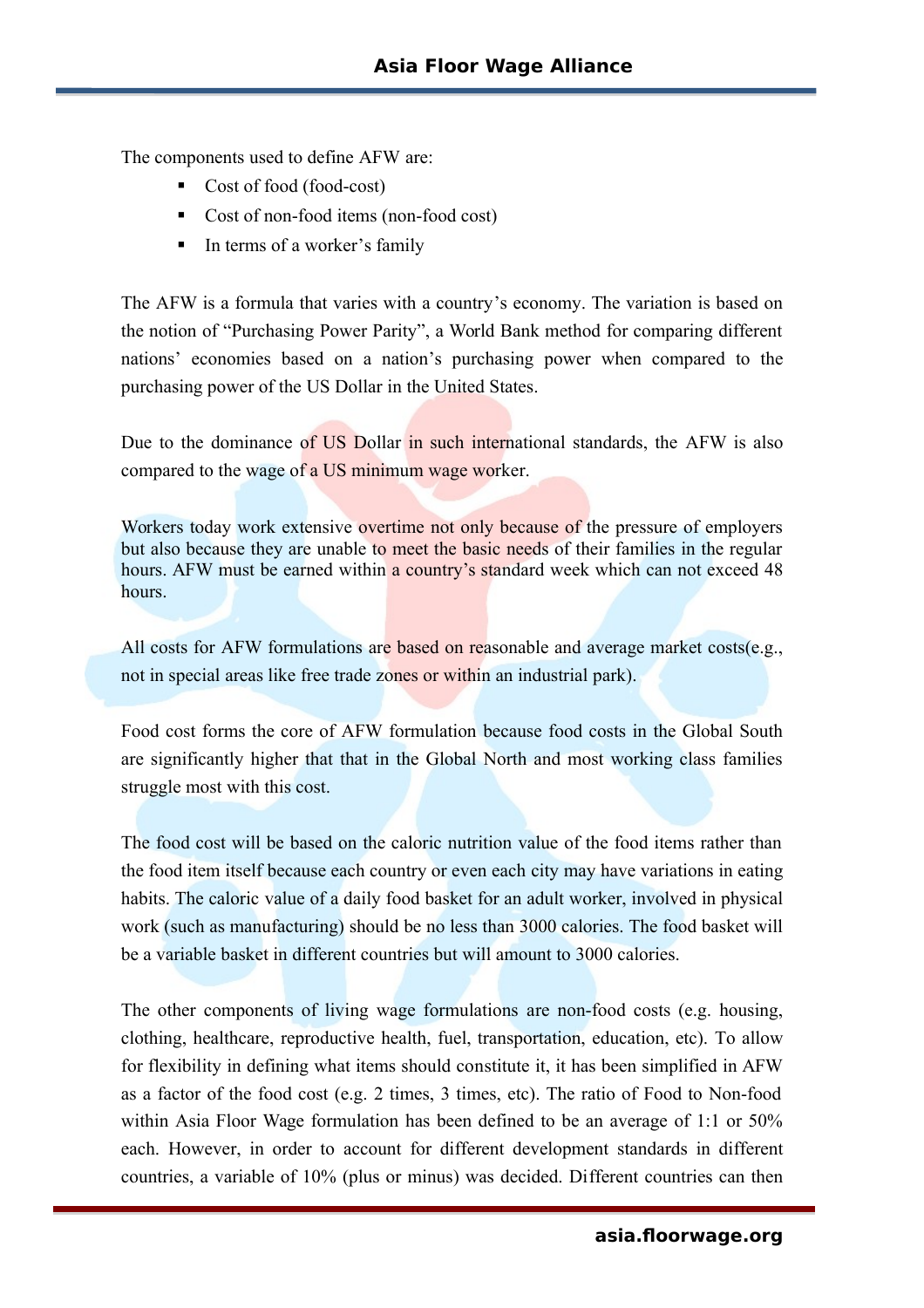define this ratio according to their development standards.

The definition of a family for AFW is 1 earner and 2 dependents, taking into consideration the value and necessity of domestic work.

AFW is a feasible figure that falls within the spectrum of ideal wage demands in the different countries. It is a regionally agreed formula that can add credibility to living wage demands.

AFW Formulation for an Asian garment worker in the export sector was decided (based on figures as of January 1, 2008):

- 475 PPP\$ (Purchasing Power Parity Dollar) per month
- Earned in one standard week that is not more than 48 hours
- Based on a family of minimum one earner and two dependants
- Food cost, calculated on basis of market cost, and constituting  $50\%$  (+/- 10%) of the AFW
- Food cost based on 3000 calories per adult per day
- Non-food costs constituting  $50\%$  (+/- 10%) of the AFW

#### **V. AFW & RELATION TO MINIMUM WAGE & LIVING WAGE**

The Asia Floor Wage provides workers' organizations with a credible regional figure based on legitimate criteria and thoughtful calculations. AFW adds to the justification of minimum wage demands. For workers struggling for living wage, the AFW figure would add credibility to their demands.

#### **VI. AFW & RELATION TO RIGHT TO ORGANISE & UNIONISATION**

The Asia Floor Wage campaign will use different avenues and strategies to win the demand. In this campaign, unions and workers' organizations are central to formulating, arguing, and winning the demand.

The Asia Floor Wage can become a reality for workers only if it is not only won but also implemented and enforced. Implementation has to involve different institutions and agencies. However, enforcement can ONLY be done through unions and workers' representatives. Therefore Right to Organise and Unionisation is central to the ultimate success of Asia Floor Wage.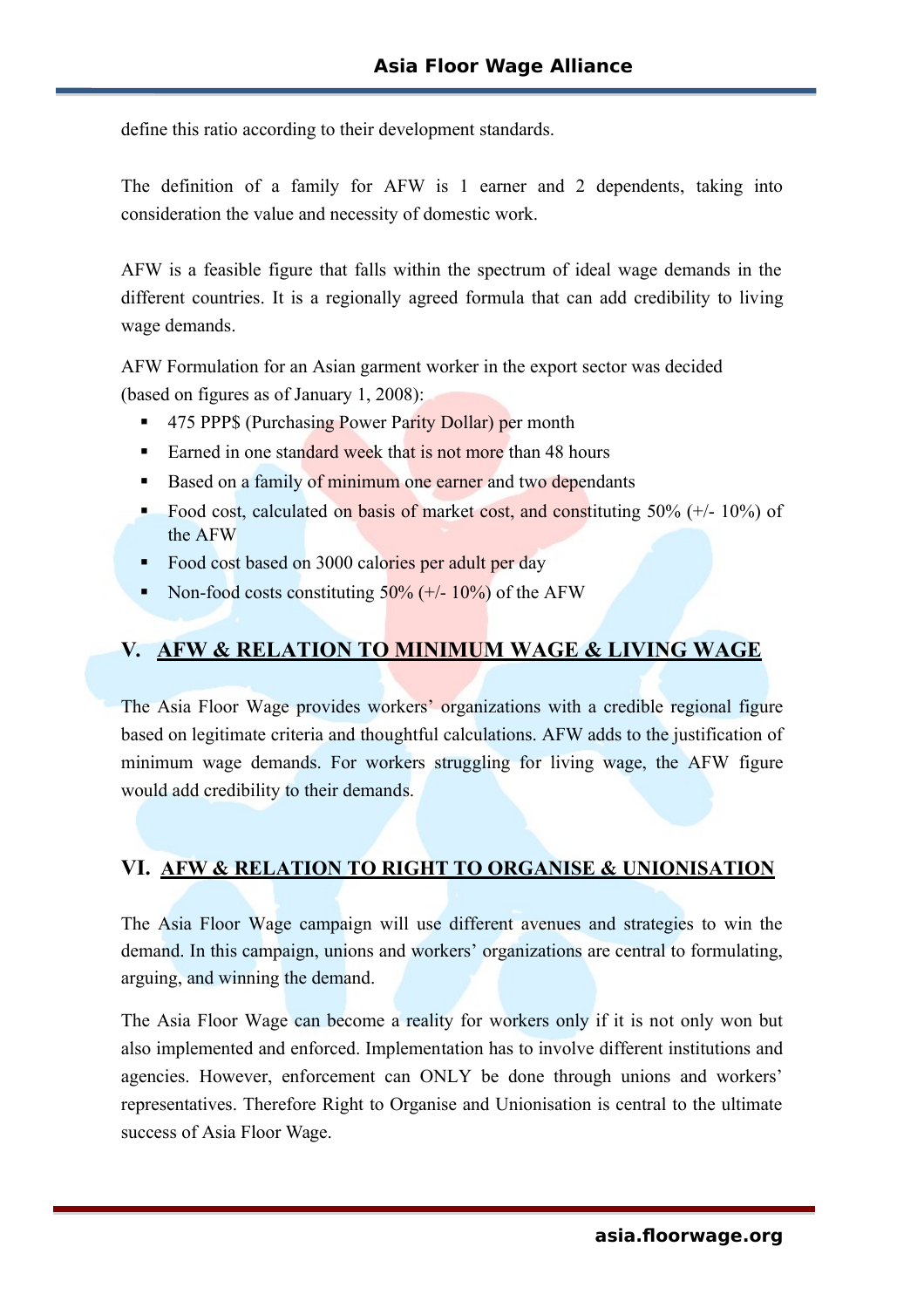### **VII. TARGETS FOR ASIA FLOOR WAGE**

All retailers and brands are targets but some strategic ones will be chosen for the purpose of highlighting in the campaign.

Among multinational buyer companies:

- Giant Retailers: Walmart (USA), Tesco (UK), Carrefour (France).
- Big Brands: To be decided based on research on Tier 1 companies and Brands that reveal strategic focus points

Tier 1s in Asia will be consulted to explore common interests with the AFW campaign. The AFW campaign is committed to economic development and decent labour standards and believes that the two are not only important but in fact, have to be pursued simultaneously.

# **VIII.** CAMPAIGN DECISIONS

The AFW campaign welcomes opportunities to working with multi-stakeholder initiatives on living wage because AFW is a concretization of such a demand.

The Asia Floor Wage campaign will collaborate with the Giant Retailers campaign which has also integrated AFW demand into its campaign.

October 7, 2009 will be the AFW Public Launch Day, coinciding with the ITUC's World Day for Decent Work as defined by ILO. International Seminars will be held in Indonesia, China, and Europe leading up to the Public Launch.

October 7, 2009 will be a Day of Action for AFW campaign across the globe, when AFW Alliance members will plan coordinated and simultaneous actions in their various countries to launch the campaign.

An International Hearing on Decent Labour Standards in the Garment Global Supply Chain will be held in Delhi, India on October 7, 2009.